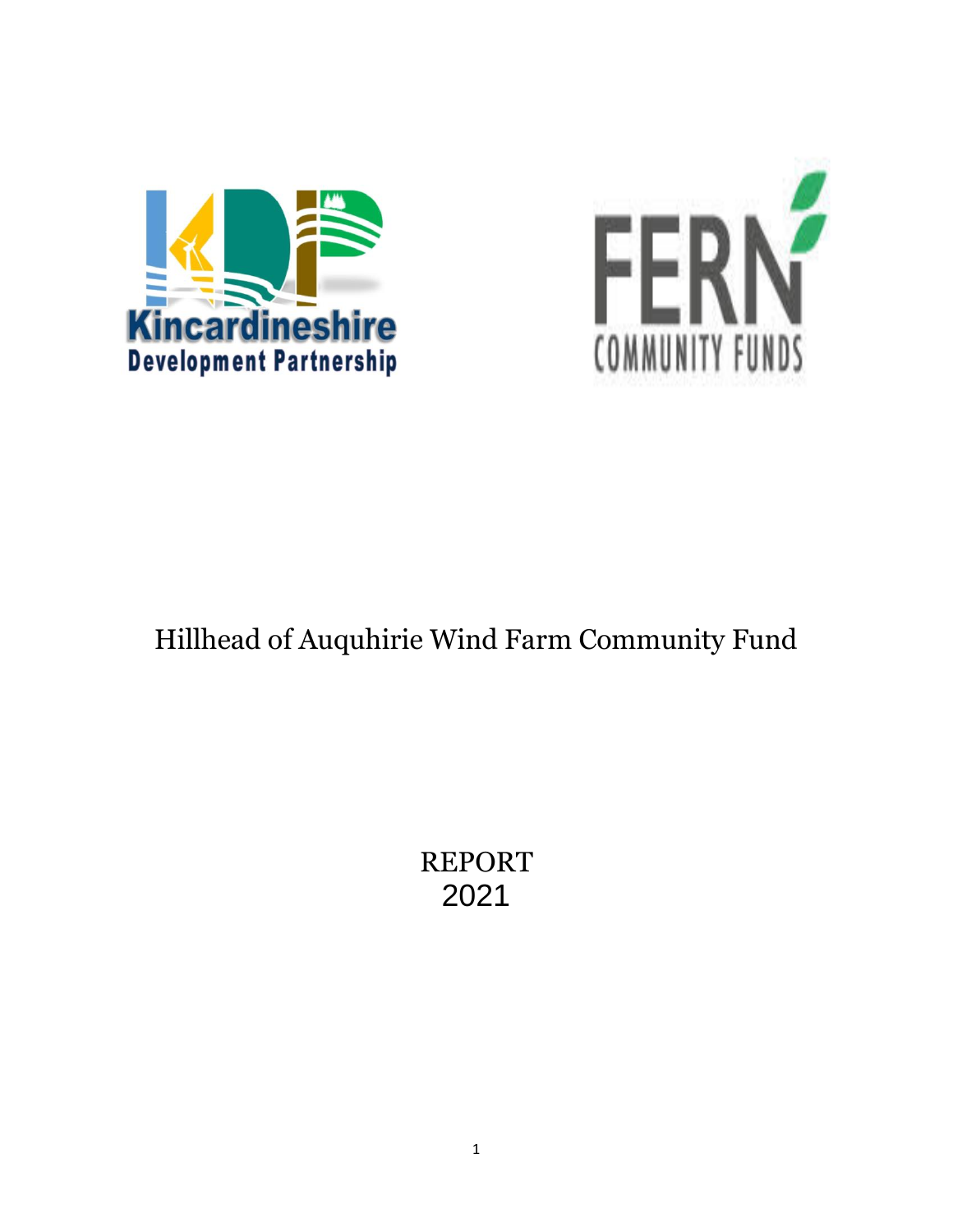Fern Community Fund is the energy company for the Hillhead of Auquhirie Wind Farm, and the Community Fund which will see £12,420 per year (index linked) available to support local community projects during the 25-year lifetime of the wind farm. The fund is administered by Kincardineshire Development Partnership (KDP) and managed by a decision-making panel made up of elected representatives from the local Community Councils in the area of benefit covered by the fund. The community fund is open to applications from groups and projects which benefit the communities living in the following Community Council areas:

- Stonehaven & District
- Arbuthnott
- Catterline, Kinneff and Dunnottar
- Mearns

The total fund for 2021 was £12,774.63. This was made up from the general community fund of £12,615.92, plus a returned underspend of £158.71 from a previous funding allocation.

The  $7<sup>th</sup>$  round of the fund opened for applications on  $1<sup>st</sup>$  April 2021 for a three-month period, closing on 30<sup>th</sup> June 2021.

A total of 15 applications were received in this period requesting funding of £32,393.07 (see appendix 1: total funding applications received and appendix 2: number of funding applications per Community Council area).

Applications were distributed to the Decision-Making Panel members for consideration prior to the panel meeting on Thursday 28<sup>th</sup> July 2021. Due to current Covid restrictions, the meeting was held virtually. Applications which met the criteria of the fund were broken down into the geographic areas. Ten groups in total received an award.

The policy to only consider applications which met all criteria on the evening i.e. planning permission in place, quotes and accounts on the table worked well.

£12,759.83 worth of funding was agreed with £14.80 carried forward to next year.

All applicants were informed by email and letter of the outcome. Successful applicants must report back to KDP within twelve months or whenever the project is complete, whichever is soonest.

There was no Presentation Evening due to Covid restrictions.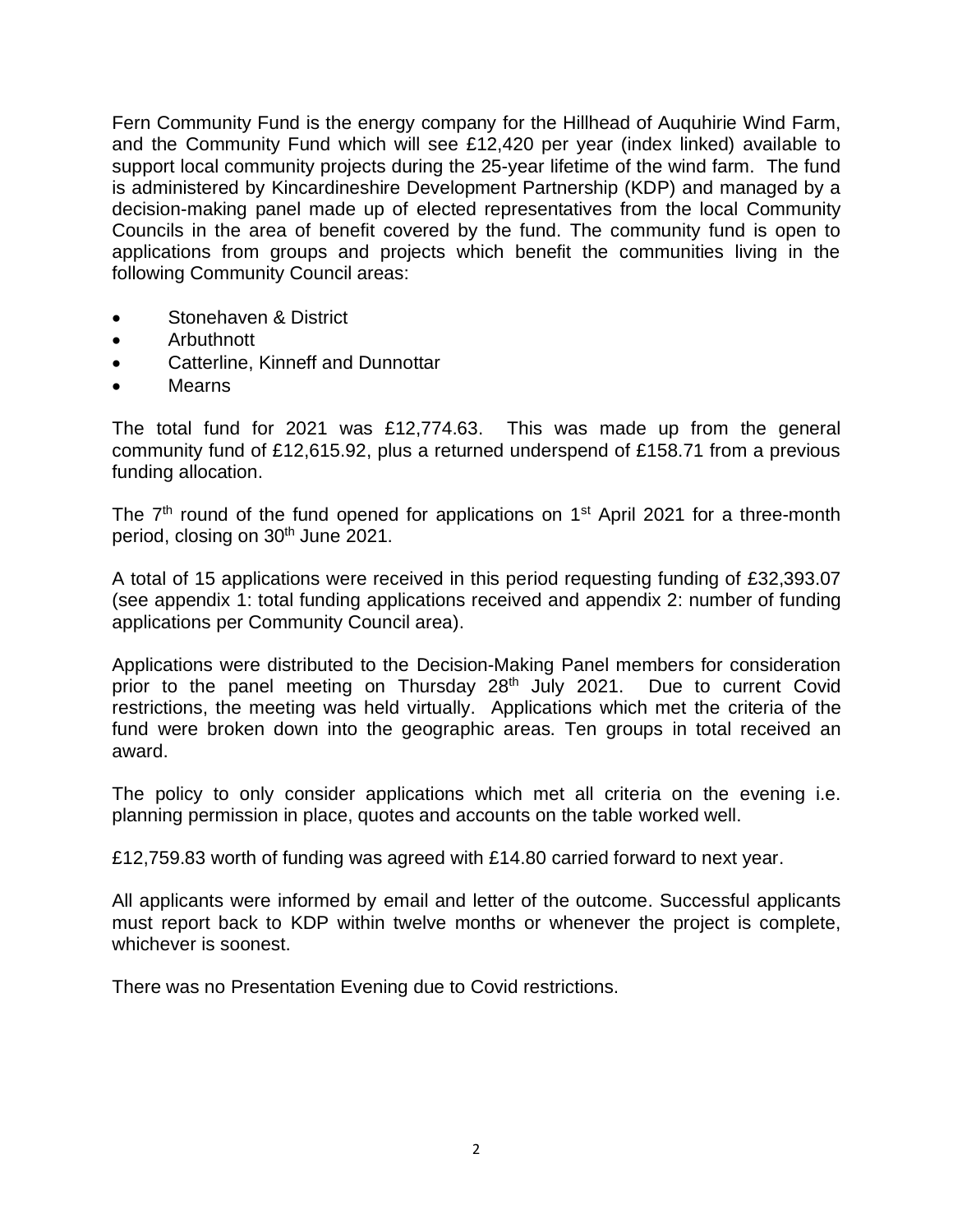Applications were received by a wide range of community projects. The following grants were awarded:

| <b>Marykirk Outdoor Bowling Club</b>           | Repairs to Clubhouse roof          | £550.00   |
|------------------------------------------------|------------------------------------|-----------|
| <b>Laurencekirk Memorial Park Group</b>        | Disabled toilet access pack        | £1,227.10 |
| <b>Auchenblae Parks Committee</b>              | Defibrillator for golf course      | £1,170.00 |
| <b>Auchenblae Pre School Group</b>             | Storage solutions                  | £2,060.85 |
|                                                | Outdoor seating for sheltered      |           |
| <b>McDonald/Carnegie Residents Social Fund</b> | housing                            | £2,000.00 |
| <b>Stonehaven Community Radio</b>              | Silence detectors                  | £1151.88  |
|                                                | Earliest intervention - Perinatal  |           |
| <b>HomeStart Kincardine</b>                    | support                            | £1,000.00 |
| <b>Kincardine &amp; Mearns Citizens Advice</b> | Housing advisor post - laptop      | £1,000.00 |
| <b>Stonehaven Lions</b>                        | Feather flags                      | £1,000.00 |
|                                                | Virtual, recording & amplification |           |
| <b>Mearns Singers</b>                          | project                            | £1,600.00 |

## **Points for Future Consideration**

The administration of the Hillhead of Auquhirie Wind Farm Community Fund for 2021 was reviewed by the decision-making panel.

The fund successfully attracted a good number of applicants, which overall met with the Terms and Conditions as laid out. Communication with community groups and projects worked well and the timing of press releases was appropriate. Applications were sent to panel members electronically which worked very well and was more environmentally friendly. Because of Covid-19 it was necessary to conduct the panel meeting virtually. This worked well but it was agreed to revert back to face to face meetings once restrictions have been lifted. It was not possible to hold a presentation ceremony, again because of Covid restrictions and payments were made electronically instead of sending cheques.

The Panel were advised that RES has now been appointed as Asset Managers for the Hillhead of Auquhirie Windfarm, and that they are requesting some additional information to be included in the annual report. As a result, it will be necessary to add new questions to the application form asking how many people are involved in the group as Committee Members/Trustees/Volunteers and the overall number of people the funds requested will benefit. They also want to know the population of the area of benefit and would like photographic evidence of the projects, as well as copies of invoices. Groups are already asked to provide invoices but will now be asked to include photos in their End of Project Report.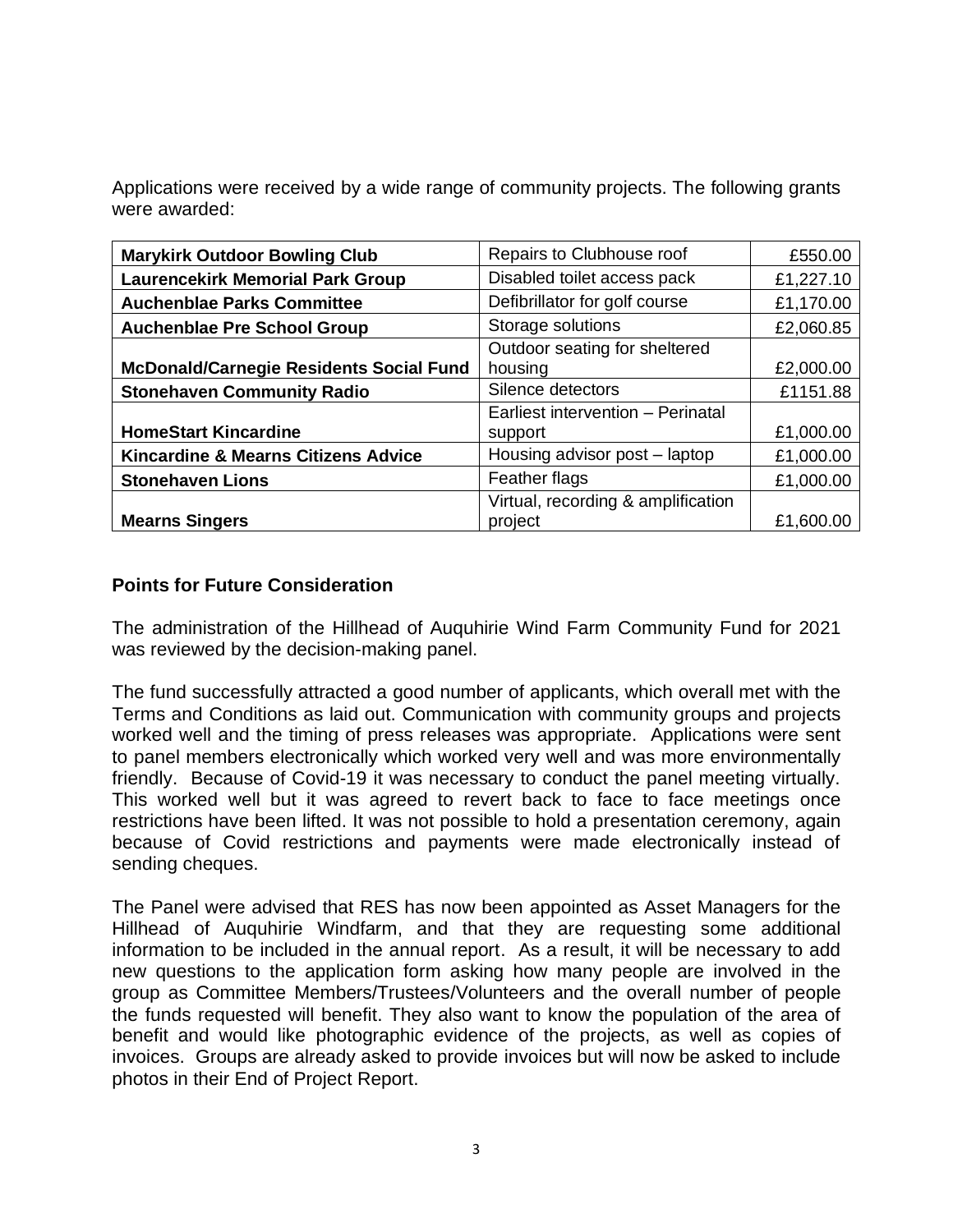# **Conclusions**

The panel discussed the criteria around running costs, professional fundraisers and distributing funds to groups who give money to others, and decided not to make any changes at this time.

It was agreed that Question 4 in the application form should be expanded to ensure full details of the project are included.

It was agreed that Question 12 should be amended to read 'please remember to include copies of all policies and documents that are relevant to your organisation' rather than 'relevant to your application'. Guidelines would be amended to match.

The panel agreed that additional detail should be added about funding for Aberdeenshire owned properties and Aberdeenshire funded groups and organisations.

# **Financial Report**

The 2021 Financial Account for Hillhead of Auquhirie Wind Farm Community Fund can be seen in Appendix 3. Please note that due to Covid, there was a delay in opening the Fund for the 2020 round and the 2020 grants were not distributed until April 2021. As a result, two rounds of grants are included in the Annual Account.

*Kincardineshire Development Partnership would like to extend their thanks to the four Community Councils involved in the funding process who are represented on the Decision-Making Panel. Also, Fern Community Funds for their support throughout this process.*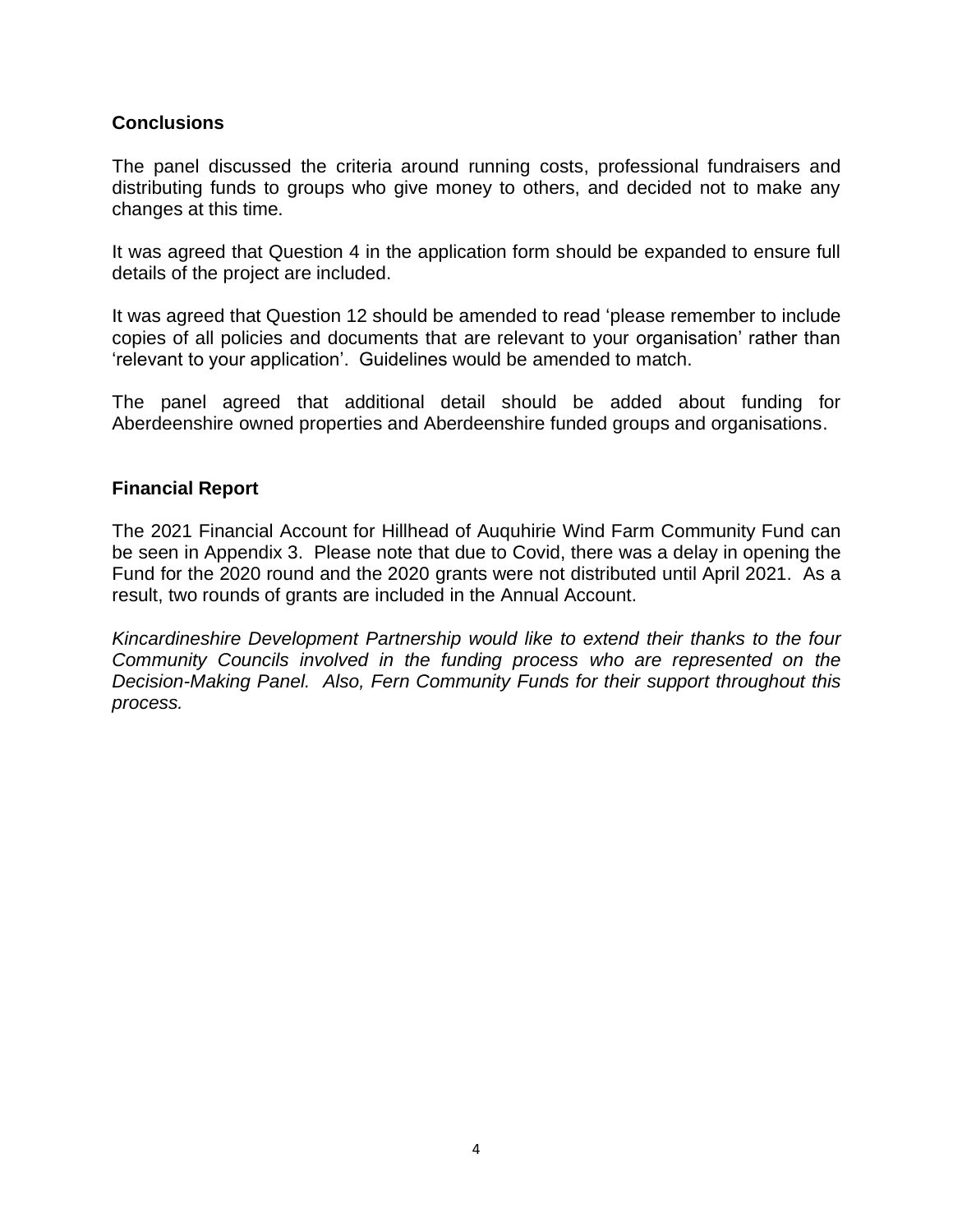# **Appendix 1: Hillhead of Auquhirie Wind Farm Community Fund - All Applications Received**

| <b>Applicant</b>                           | <b>Funds</b><br><b>Requested</b> | <b>Awarded</b> |
|--------------------------------------------|----------------------------------|----------------|
|                                            |                                  |                |
| Marykirk Bumps, Babies & Toddlers          | £1,026.00                        | $^\star$       |
| Marykirk Outdoor Bowling Club              | £550.00                          | £550.00        |
| <b>Memorial Park Group</b>                 | £1,227.10                        | £1227.10       |
|                                            |                                  |                |
| Auchenblae Parks Committee                 | £1,170.00                        | £1170.00       |
| Auchenblae Pre School Group                | £2,060.85                        | £2060.85       |
|                                            |                                  |                |
| Auchenblae Community Association           | £1,900.00                        | $***$          |
| The Haven                                  | £2,600.00                        | $\star$        |
| McDonald/Carnegie Residents Social Fund    | £2,941.50                        | £2000.00       |
| <b>Stonehaven Recreation Grounds</b>       | £3,799.95                        | *              |
|                                            |                                  |                |
| <b>Stonehaven Community Radio</b>          | £1,700.00                        | £1151.88       |
| <b>HomeStart Kincardine</b>                | £2,079.00                        | £1000.00       |
| Mill O Forest Primary School               | £1,390.94                        | *              |
| Kincardine & Mearns Citizens Advice Bureau | £5,594.28                        | £1000.00       |
|                                            |                                  |                |
| Stonehaven Lions                           | £1,029.60                        | £1000.00       |
| <b>Mearns Singers</b>                      | £3,323.85                        | £1600.00       |

\* Did not meet criteria<br>\*\* Withdrawn

\*\* Withdrawn<br>\*\*\* Requires and

Requires additional funding in place prior to being considered for funding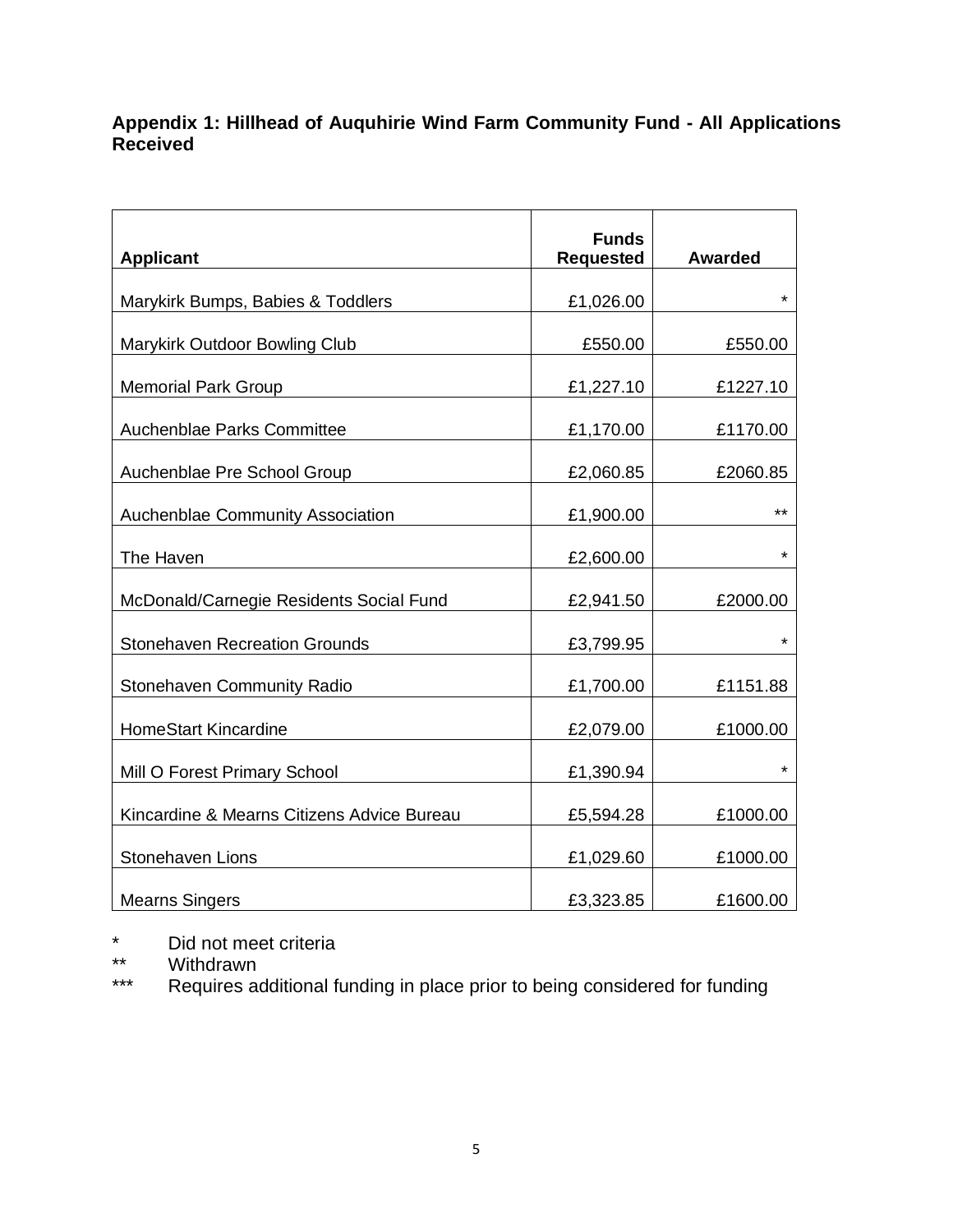## **Appendix 2: Hillhead of Auquhirie 2021 Applications Considered for Funding, per Community Council Area**

| <b>Community Council</b> |         |       | No of<br>Applications | Value of Applications |
|--------------------------|---------|-------|-----------------------|-----------------------|
| Stonehaven & District    |         |       | £24,459.12            |                       |
| Catterline,              | Kinneff | and   |                       | £0                    |
| Dunnottar                |         |       |                       |                       |
| Arbuthnott               |         |       |                       | £С                    |
| Mearns                   |         |       |                       | £7,933.95             |
|                          |         | Гоtal | 15                    | £32,393.07            |